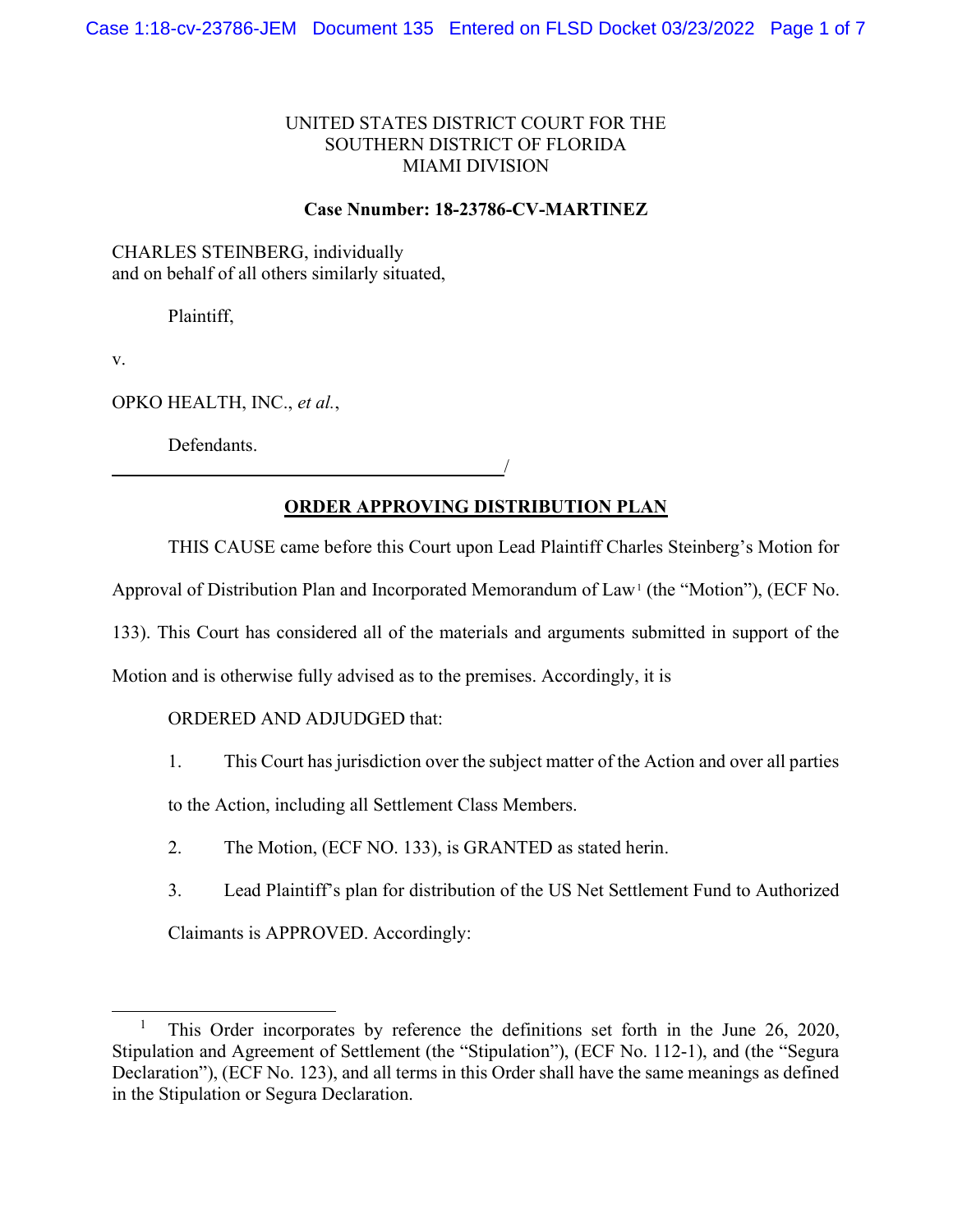a. The administrative determinations of the Court-approved Claims Administrator, JND Legal Administration ("JND"), to accept the Timely Eligible Claims stated in Exhibit E to the Segura Declaration and the Late But Otherwise Eligible Claims stated in Exhibit F to the Segura Declaration are adopted;

b. The Claims Administrator's administrative determinations to reject the Rejected Claims, as stated in Exhibit G to the Segura Declaration, including the Disputed Claims discussed in paragraph 32 of the Segura Declaration and Exhibit D to the Segura Declaration, are adopted;

c. JND is directed to conduct the Initial Distribution of the US Net Settlement Fund after deducting all payments previously allowed, payments approved by this Order, and any estimated taxes, the costs of preparing appropriate tax returns, and any escrow fees, while maintaining a 5% reserve from the US Net Settlement Fund to address any tax liability or claims administration-related contingencies that may arise. Specifically, as stated in paragraph 45(a) of the Segura Declaration:

- (1) JND will calculate award amounts for all Authorized Claimants as if the entire US Net Settlement Fund were to be distributed now. JND will calculate each Authorized Claimant's pro rata share of the US Net Settlement Fund based on the amount of the Authorized Claimant's US Recognized Claim in comparison to the total US Recognized Claims of all Authorized Claimants;
- (2) JND will then eliminate from the Initial Distribution any Authorized Claimant whose total pro rata share of the US Net Settlement Fund is less

2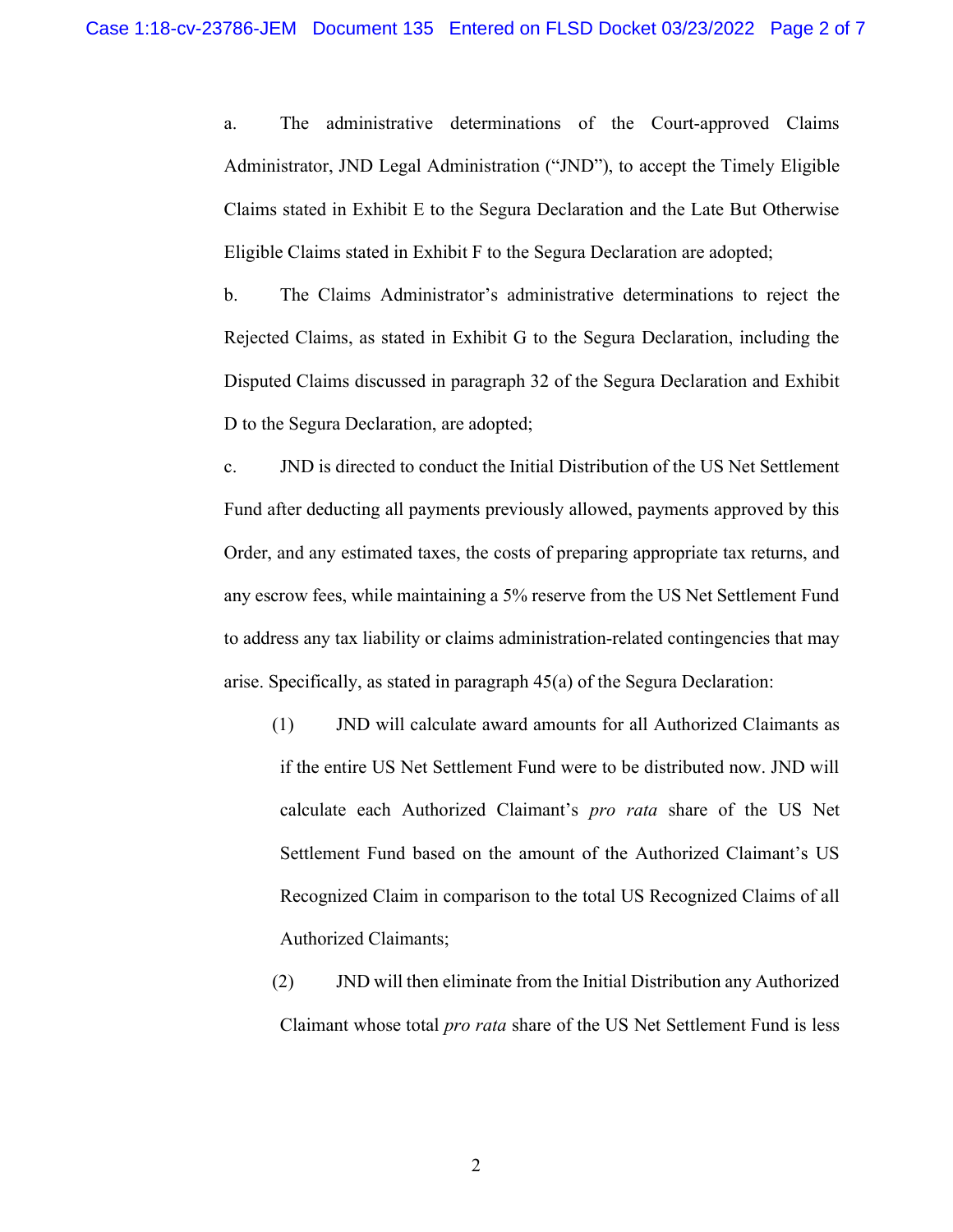than \$10.00. These Claimants will not receive any payment from the US Net Settlement Fund and will be so notified by JND;

- (3) After eliminating Claimants who would have received less than \$10.00, JND will recalculate the *pro rata* shares of the US Net Settlement Fund for Authorized Claimants who would have received \$10.00 or more based on the amount of the Authorized Claimant's US Recognized Claim in comparison to the total US Recognized Claims of all Authorized Claimants who would have received \$10.00 or more. This pro rata share is the Authorized Claimant's "Distribution Amount";
- (4) Authorized Claimants whose Distribution Amount calculates to less than \$200.00 will be paid their full Distribution Amount in the Initial Distribution ("Claims Paid in Full"). These Authorized Claimants will receive no additional funds in subsequent distributions;
- (5) 95% of the remaining balance of the US Net Settlement Fund will be distributed *pro rata* to Authorized Claimants whose Distribution Amount calculates to \$200.00 or more. The remaining 5% of the US Net Settlement Fund will be held in the Reserve to address any tax liability or claims administration-related contingencies that may arise following the Initial Distribution. To the extent the Reserve is not depleted, the remainder will be distributed in the Second Distribution described in subparagraph "f." below.

d. To encourage Authorized Claimants to cash their checks promptly, all distribution checks will bear the following notation: "CASH PROMPTLY. VOID

3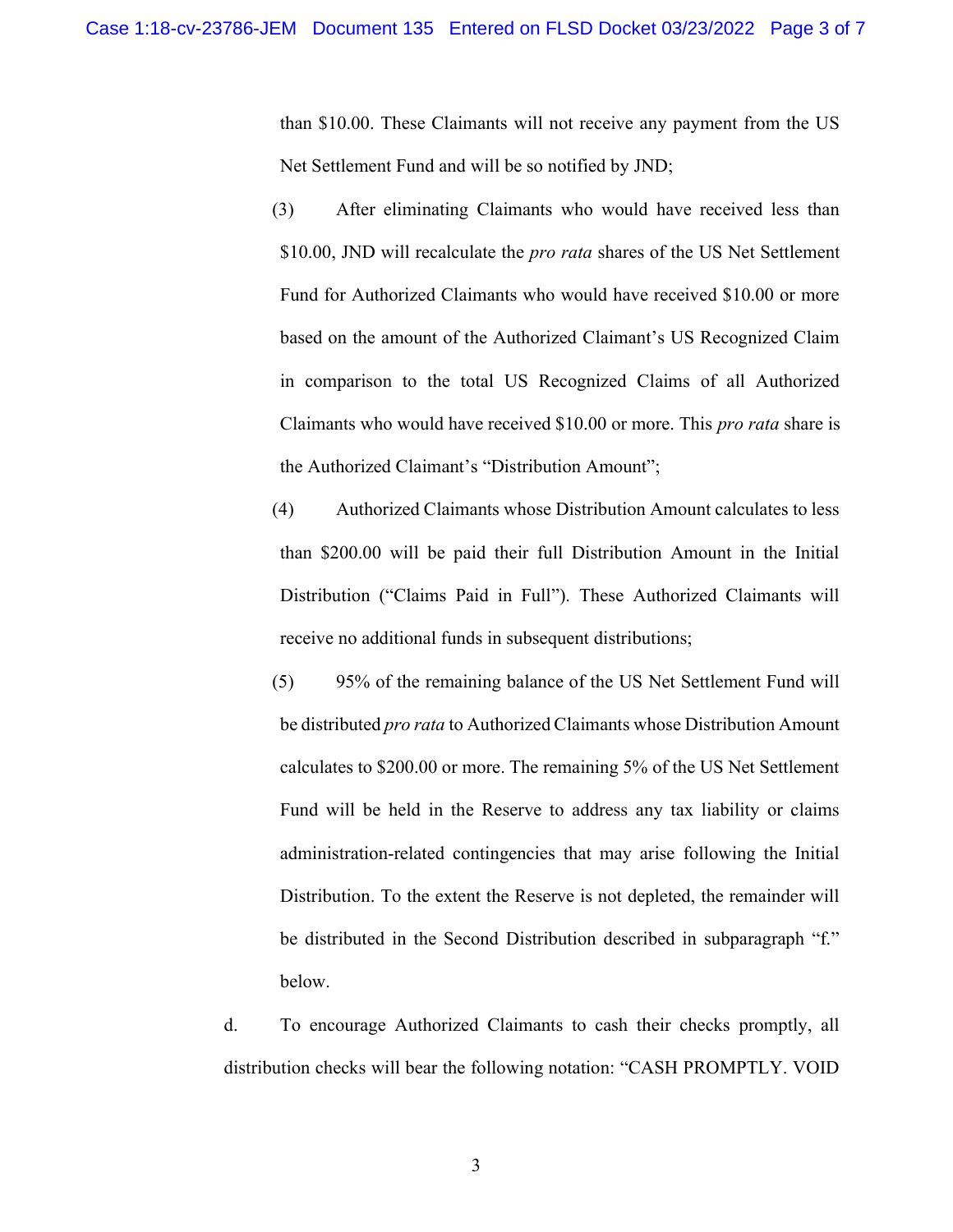#### AND SUBJECT TO REDISTRIBUTION IF NOT CASHED BY [DATE 90 DAYS

AFTER ISSUE DATE]." Lead Counsel and JND are authorized to take appropriate action to locate and contact Authorized Claimants who have not cashed their checks within said time as detailed in paragraph 45(b) of the Segura Declaration;

e. Authorized Claimants who do not cash their Initial Distribution checks within the time allotted or on the conditions stated in paragraph 45(b) of the Segura Declaration will irrevocably forfeit all recovery from the Settlement, and the funds allocated to these stale-dated checks will be available to be distributed to other Authorized Claimants in the Second Distribution. Similarly, Authorized Claimants who do not cash their distribution checks in the Second Distribution or subsequent distributions, should such distributions occur, within the time allotted or on the conditions stated in paragraph 45(b) of the Segura Declaration will irrevocably forfeit any further recovery from the US Net Settlement Fund;

f. After JND has made reasonable and diligent efforts to have Authorized Claimants cash their Initial Distribution checks (as provided in paragraph 45(b) of the Segura Declaration), but not earlier than seven (7) months after the Initial Distribution, JND will, after consulting with Lead Counsel, conduct the Second Distribution, in which any amount remaining in the US Net Settlement Fund, after deducting any unpaid fees and expenses incurred, will be distributed to all Authorized Claimants who cashed their Initial Distribution check and are entitled to receive at least \$10.00 from the Second Distribution based on their *pro rata* share of the remaining funds. After the Second Distribution, if any funds remain in the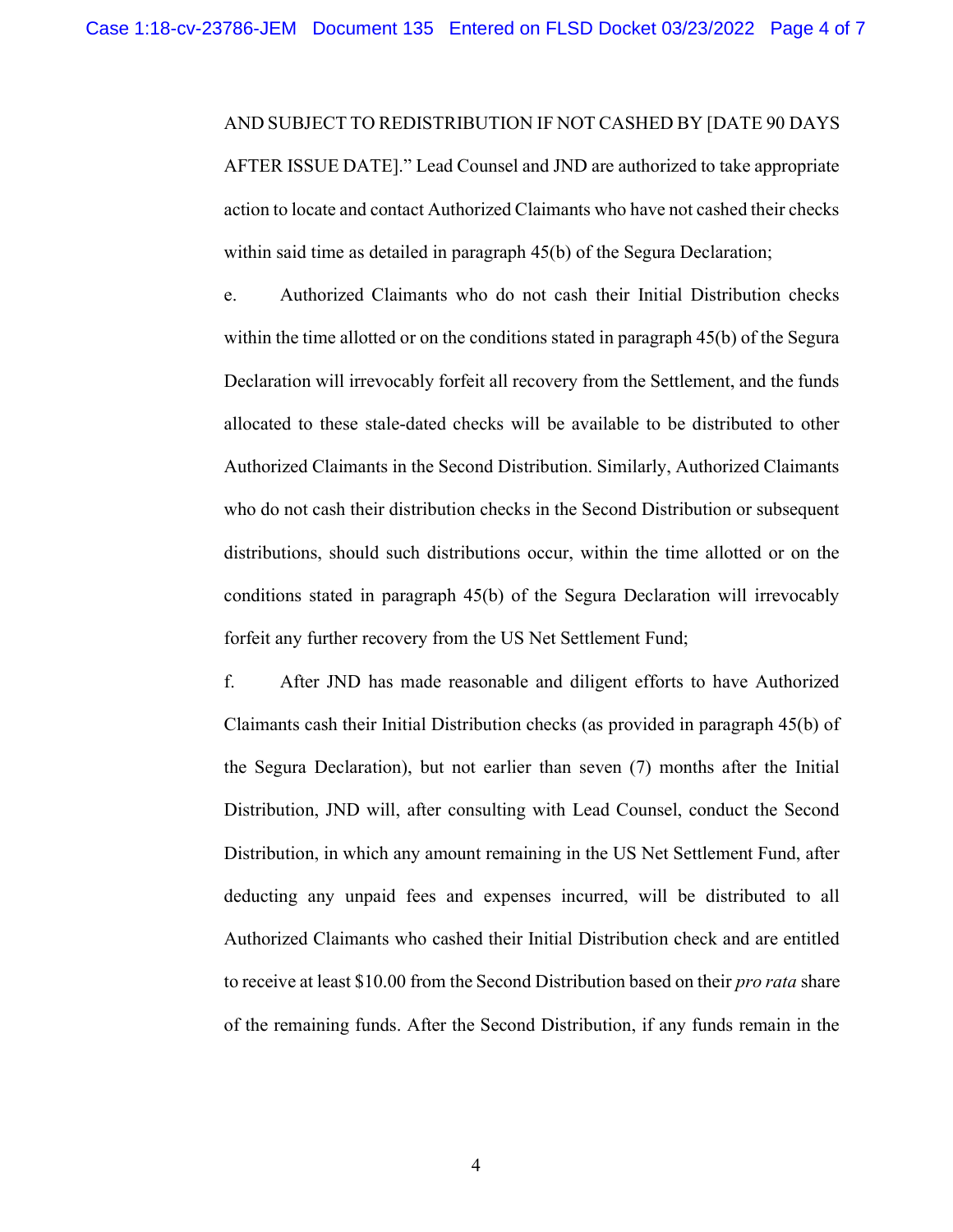US Net Settlement Fund, and if cost effective, subsequent distributions will take place in six-month intervals;

g. When Lead Counsel, in consultation with JND, determines that further distribution of the funds remaining in the US Net Settlement Fund is not costeffective, if sufficient funds remain to warrant the processing of Claims received after October 17, 2021, those Claims will be processed, and any otherwise valid Claims received after October 17, 2021, as well as any earlier-received Claims for which an upward adjustment was received after October 17, 2021, will be paid in accordance with subparagraph "h." below. If any funds remain in the US Net Settlement Fund after payment of these Claims and unpaid fees or expenses, the remaining funds will be contributed to the National Consumer Law Center ("NCLC");

h. No new Claims may be accepted after October 17, 2021, and no further adjustments to Claims received on or before October 17, 2021, that would result in an increased US Recognized Claim amount may be made for any reason after October 17, 2021, subject to the following exception. If Claims are received or modified after October 17, 2021, that would have been eligible for payment or additional payment under the Court-approved Plan of Allocation if timely received, then, at the time that Lead Counsel, in consultation with JND, determines a distribution is not cost-effective as provided in subparagraph "g." above, and after payment of any unpaid fees or expenses incurred in connection with administering the US Net Settlement Fund and after deducting the payment of any estimated taxes, the costs of preparing appropriate tax returns, and any escrow fees, these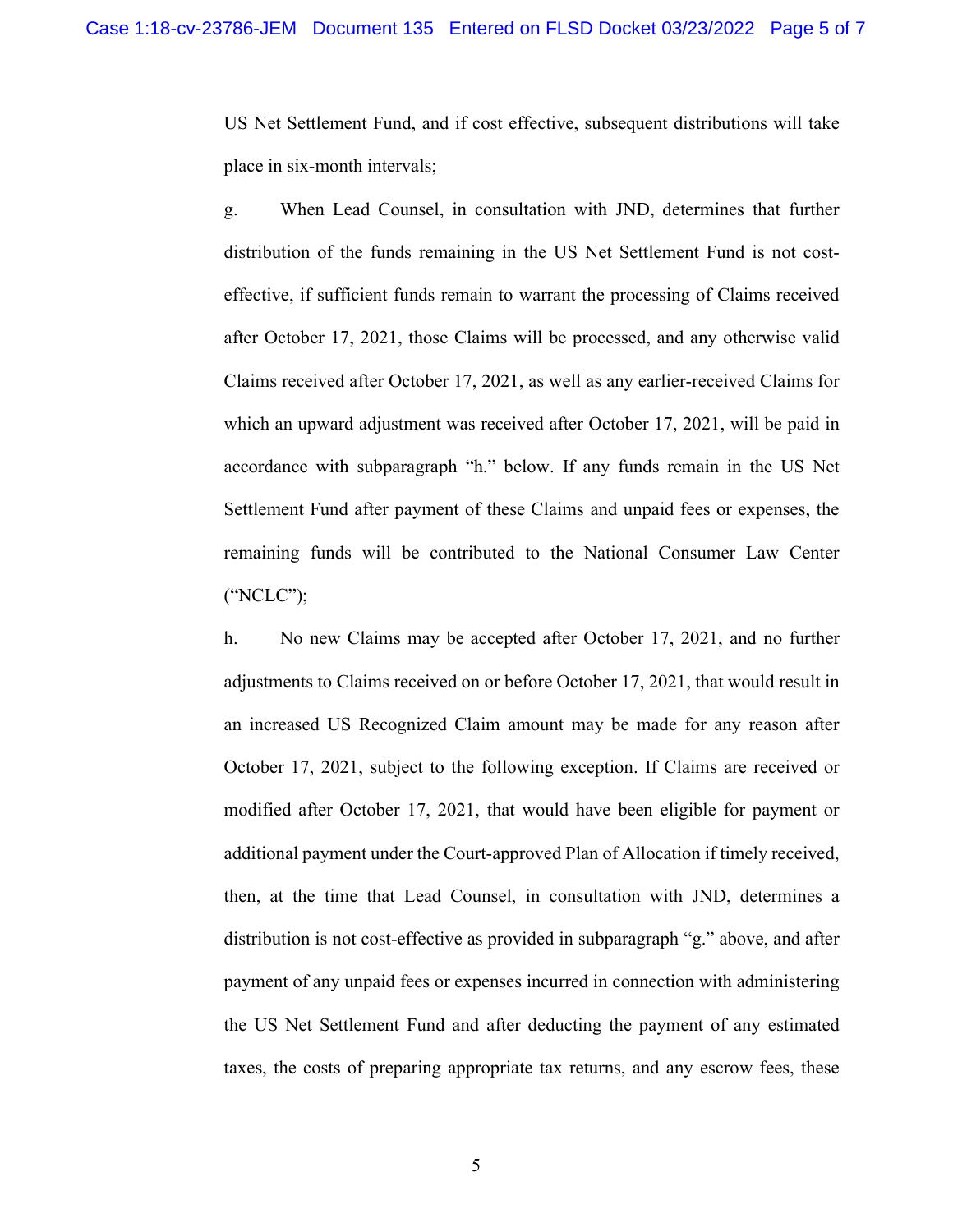Claimants, at the discretion of Lead Counsel and to the extent possible, may be paid their distribution amounts or additional distribution amounts on a *pro rata* basis that would bring them into parity with other Authorized Claimants who have cashed all their prior distribution checks;

4. This Court finds that the administration of the Settlement and the proposed distribution of the Net Settlement Fund comply with the terms of the Stipulation and Plan of Allocation approved by this Court and that all persons involved in the review, verification, calculation, tabulation, or any other aspect of the processing of the Claims submitted, or who are otherwise involved in the administration or taxation of the Settlement Fund or the Net Settlement Fund, are hereby released and discharged from any and all claims arising out of that involvement, and all Class Members and other Claimants, whether or not they receive payment from the Net Settlement Fund, are hereby barred from making any further claims against the Net Settlement Fund, Lead Plaintiff, Lead Counsel, the Claims Administrator, the Escrow Agent or any other agent retained by Lead Plaintiff or Lead Counsel in connection with the administration or taxation of the Settlement Fund or the Net Settlement Fund, or any other person released under the Settlement beyond the amounts allocated to Authorized Claimants.

5. All of JND's fees and expenses incurred in the administration of the Settlement and estimated to be incurred in connection with the Initial Distribution of the US Net Settlement Fund as stated in the invoices attached as Exhibit H to the Segura Declaration are approved, and Lead Counsel is directed to pay the outstanding balance of \$601,456.93 out of the Settlement Fund to JND.